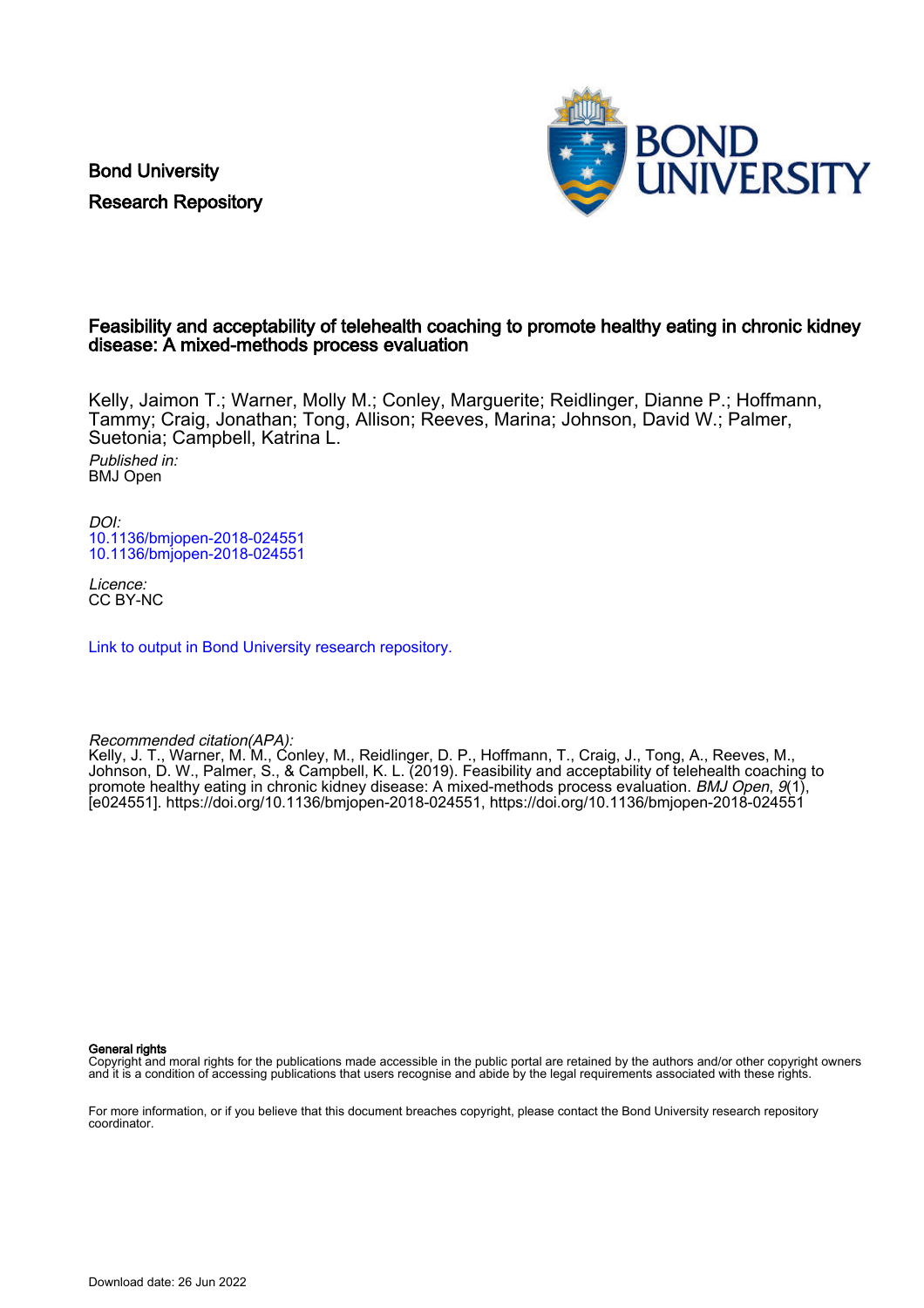**To cite:** Kelly JT, Warner MM, Conley M, *et al*. Feasibility and acceptability of telehealth coaching to promote healthy eating in chronic kidney disease: a mixed-methods process evaluation. *BMJ Open* 2019;9:e024551. doi:10.1136/ bmjopen-2018-024551 ► Prepublication history and additional material for this paper are available online. To view these files, please visit the journal online [\(http://dx.doi.](http://dx.doi.org/10.1136/bmjopen-2018-024551) [org/10.1136/bmjopen-2018-](http://dx.doi.org/10.1136/bmjopen-2018-024551)

[024551\)](http://dx.doi.org/10.1136/bmjopen-2018-024551).

Received 3 June 2018 Revised 5 November 2018 Accepted 13 December 2018

# **BMJ Open Feasibility and acceptability of telehealth coaching to promote healthy eating in chronic kidney disease: a mixed-methods process evaluation**

Jaimon T Kelly,<sup>1</sup> Molly M Warner,<sup>1</sup> Marguerite Conley,<sup>2</sup> Dianne P Reidlinger,<sup>1</sup> Tammy Hoffmann, $^3$  Jonathan Craig, $^{4,5}$  Allison Tong, $^{5,6}$  Marina Reeves, $^7$ David W Johnson, 8,9,10 Suetonia Palmer, <sup>11</sup> Katrina L Campbell<sup>1,2</sup>

## **ABSTRACT**

**Objective** To evaluate the feasibility and acceptability of a personalised telehealth intervention to support dietary self-management in adults with stage 3–4 chronic kidney disease (CKD).

Design Mixed-methods process evaluation embedded in a randomised controlled trial.

Participants People with stage 3-4 CKD (estimated glomerular filtration rate [eGFR]15–60 mL/min/1.73 m<sup>2</sup>). Setting Participants were recruited from three hospitals in Australia and completed the intervention in ambulatory community settings.

Intervention The intervention group received one telephone call per fortnight and 2–8 tailored text messages for 3months, and then 4–12 tailored text messages for 3months without telephone calls. The control group received usual care for 3months then non-tailored education-only text messages for 3months.

Main outcome measures Feasibility (recruitment, nonparticipation and retention rates, intervention fidelity and participant adherence) and acceptability (questionnaire and semistructured interviews).

Statistical analyses performed Descriptive statistics and qualitative content analysis.

Results Overall, 80/230 (35%) eligible patients who were approached consented to participate (mean±SDage  $61.5\pm12.6$  years). Retention was 93% and 98% in the intervention and control groups, respectively, and 96% of all planned intervention calls were completed. All participants in the intervention arm identified the tailored text messages as useful in supporting dietary selfmanagement. In the control group, 27 (69%) reported the non-tailored text messages were useful in supporting change. Intervention group participants reported that the telehealth programme delivery methods were practical and able to be integrated into their lifestyle. Participants viewed the intervention as an acceptable, personalised alternative to face-face clinic consultations, and were satisfied with the frequency of contact.

Conclusions This telehealth-delivered dietary coaching programme is an acceptable intervention which appears feasible for supporting dietary self-management in stage 3–4 CKD. A larger-scale randomised controlled trial is needed to evaluate the efficacy of the coaching programme on clinical and patient-reported outcomes.

#### Strengths and limitations of this study

- $\blacktriangleright$  This study used a pragmatic design which enhanced its feasibility.
- ► Mixed-methods captured both quantitative and qualitative data to determine multiple aspects of feasibility and acceptability.
- ► Interview data to determine the intervention's acceptability were not captured in control group participants.

Trial registration number ACTRN12616001212448; **Results** 

#### **INTRODUCTION**

Chronic kidney disease (CKD) is a progressive condition affecting over 10% of the population worldwide.<sup>I</sup> The management of CKD is burdensome for patients, families and the healthcare system. With the incidence of end-stage kidney disease (ESKD) growing, there is a pressing need for preventative action.[2](#page-11-1) This includes the provision of pragmatic, person-centred interventions to support dietary behaviour change.

Diet is a modifiable risk factor for the progression of CKD to  $ESKD.<sup>3-4</sup>$  Typical dietary advice given to people with CKD includes restricting individual nutrients, such as sodium, protein, potassium and phosphate. However, there is little evidence regarding the adherence to, and efficacy of, nutrient-specific dietary advice in CKD populations.<sup>[5](#page-11-3)</sup> Recent evidence suggests that following a healthy dietary pattern, as a whole food-based dietary pattern is associated with a reduced risk of death in people with CKD.<sup>6</sup> A focus on foods rather than single nutrients may also facilitate increased adherence to dietary change in people with  $\text{CKD}^{6}$ <sup>7</sup>

permitted under CC BY-NC. No commercial re-use. See rights

© Author(s) (or their employer(s)) 2019. Re-use

For numbered affiliations see and permissions. Published by BMJ.

Check for updates

end of article.

Correspondence to Dr Jaimon T Kelly; jkelly@bond.edu.au

**BMI**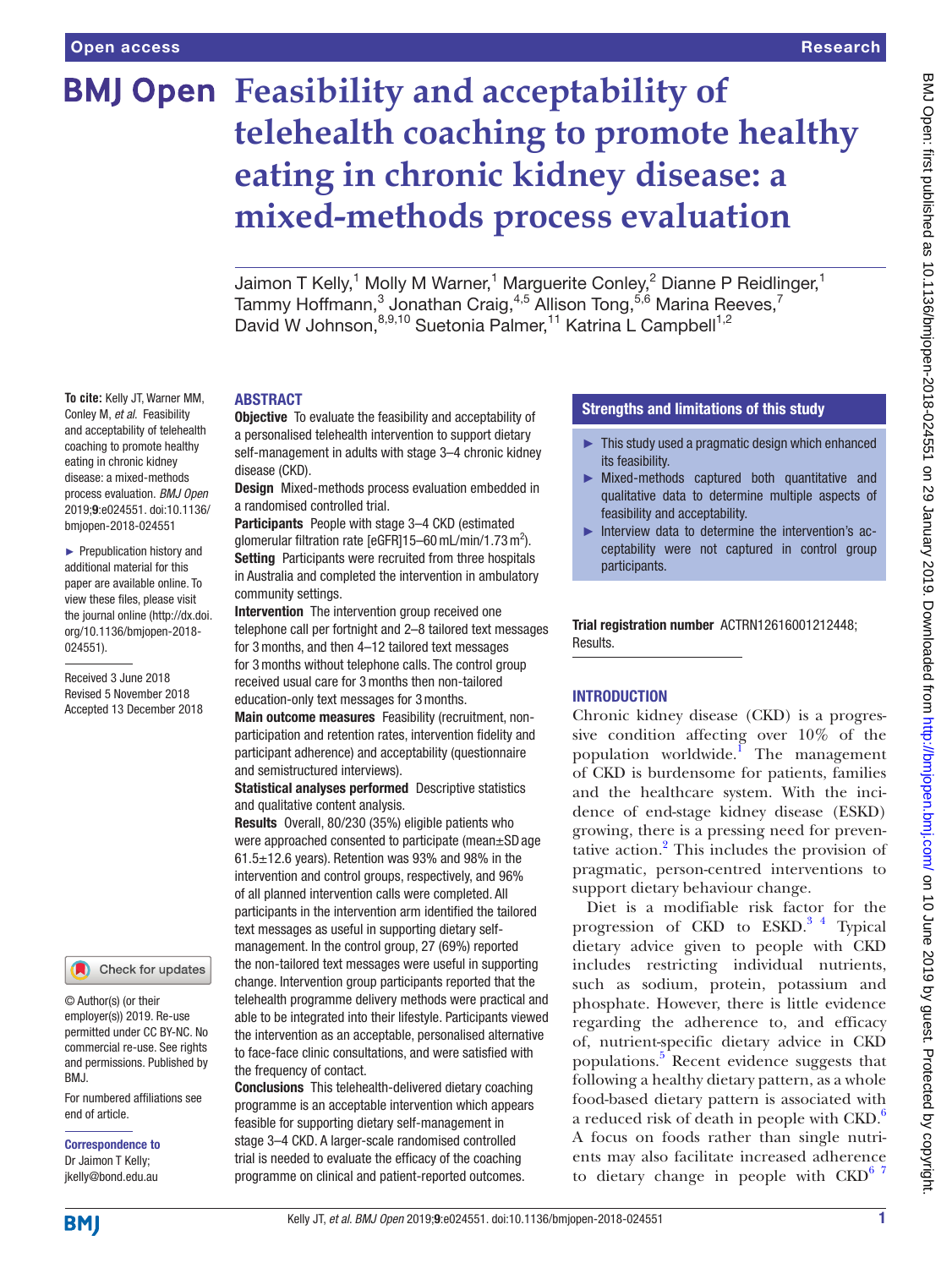which is otherwise challenging due to dietary complexity and competing demands of other medical and lifestyle self-management.<sup>8</sup> Overcoming these challenges to implementing sustained dietary change is necessary to test whether improving diet quality alters patient-centred outcomes.

Providing regular and individualised dietary support required for those with CKD comes with geographical, time and financial barriers.<sup>[9](#page-11-6)</sup> Furthermore, addressing diet quality requires more frequent and repetitive support that most health services are unable to provide. To determine whether increasing diet quality (through dietary pattern) may attenuate the progression of CKD and elevated cardiovascular risk on a sufficient scale for a randomised controlled trial (RCT), alternative modalities that are effective in supporting dietary management are needed. Telehealth modalities, particularly telephone-based and text message coaching, present an opportunity to overcome barriers and challenges that people with CKD encounter in accessing health-care services.<sup>[8 10](#page-11-5)</sup> Telehealth interventions may facilitate an increased frequency and quality of contact between the patient and healthcare professional $11$   $12$  which may improve acceptability, uptake and adherence to interven $tions<sup>13</sup>$  and better align with a patient-centred model of care and reflect the needs of people with  $CKD$ .<sup>10</sup> While clinical trials of telehealth-delivered dietary interventions conducted specifically in CKD are lacking, trials conducted in the broader chronic disease population have shown telehealth-delivered dietary interventions are effective at supporting behaviour change to reduce chronic disease risk, including improving diet quality, fruit and vegetable consumption and reducing dietary sodium intake, compared with face-to-face modalities.<sup>11</sup> This may be due to the flexibility that both telephone and text messaging interventions provide in time and location, and the opportunity to offer more intensive dietary coaching that may not be feasible with traditional care models.<sup> $14-16$ </sup> Text messaging has been used to 'extend contact' after an intervention and has been shown to maintain clinical outcomes and minimise intervention decay.<sup>[17 18](#page-12-1)</sup> A systematic review of text message health interventions highlighted the need for better evidence on the relative effectiveness of text-based interventions including the level of tailoring of text message delivery (incorporating frequency and timing), level of interaction (ie, response and feedback) and impact of additional interventions (such as a combination with telephone, face-to-face, video or internet). $\frac{19}{19}$  $\frac{19}{19}$  $\frac{19}{19}$ 

While dietary patterns aligned with a higher diet quality are associated with lower mortality in  $\mathrm{CKD,}^6$  $\mathrm{CKD,}^6$  the level of tailoring and individualised coaching required to achieve and support dietary self-management is unknown. Non-CKD trials have demonstrated effectiveness for minimally tailored text messages, $^{20}$  information-only text messages and tailored interactive text messages.<sup>[21](#page-12-4)</sup> However, no approach has been shown to be superior and no study has investigated such questions in the CKD

population. To determine the level of tailoring, and the delivery method that is most feasible and acceptable for patients with CKD, this pilot study aimed to evaluate the feasibility and acceptability of telehealth-delivered dietary coaching to support dietary self-management in stage 3–4 CKD.

## Materials and methods

We used a mixed-methods design in this pilot study, whereby qualitative data on the patient experiences were embedded within quantitative data relating to participants recruited into the Evaluation of iNdividualized Telehealth Intensive Coaching to promote healthy Eating and lifestyle in Chronic Kidney Disease (ENTICE-CKD) programme. All data were prospectively collected. This pilot RCT was prospectively registered and reported based on the extension of the Consolidated Standards of Reporting Trials statement for feasibility and pilot studies.<sup>22</sup>

## Design

This mixed-methods process evaluation was embedded in an RCT, conducted from November 2016 to November 2017. The dietary intervention was designed using the social cognitive theory, $23$  with a patient-centred focus on improving self-management to reduce dietary sodium intake (<2300mg/day) and increase dietary quality in accordance with the Australian Dietary Guidelines (see online [supplementary table 1](https://dx.doi.org/10.1136/bmjopen-2018-024551) for intervention guidance). $^{24}$  $^{24}$  $^{24}$  The constructs of the social cognitive theory most used were outcome expectation (through education text messages and calls), self-regulation (through goal setting, self-monitoring, coaches' feedback during calls and text-message goal-check replies) and self-efficacy (through setting small, achievable goals, celebrating success, encouraging self-monitoring and prompting problem solving in calls and text messages). Interventions were adjunct to usual nephrology care from treating physician(s) and renal team members, including ad hoc referrals to allied health practitioners during the study.

#### **Participants**

Participants were recruited from three tertiary nephrology units in Queensland, Australia over a 6-month period. Inclusion criteria were: adults over 18 years of age; stage 3–4 CKD (eGFR 15–60 mL/min/1.73 m<sup>2</sup>); and access to a mobile device capable of receiving text messages and telephone calls. Exclusion criteria were: anticipated dialysis commencement or kidney transplant within the following 12 months, pregnancy, non-English speaking, cognitively impaired or deemed unfit to participate by their treating nephrologist.

Potential participants were screened for eligibility by a local site investigator or research nurse from daily outpatient appointment lists and relevant hospital databases. Following discussion with their treating nephrologist, people were approached and invited to participate. If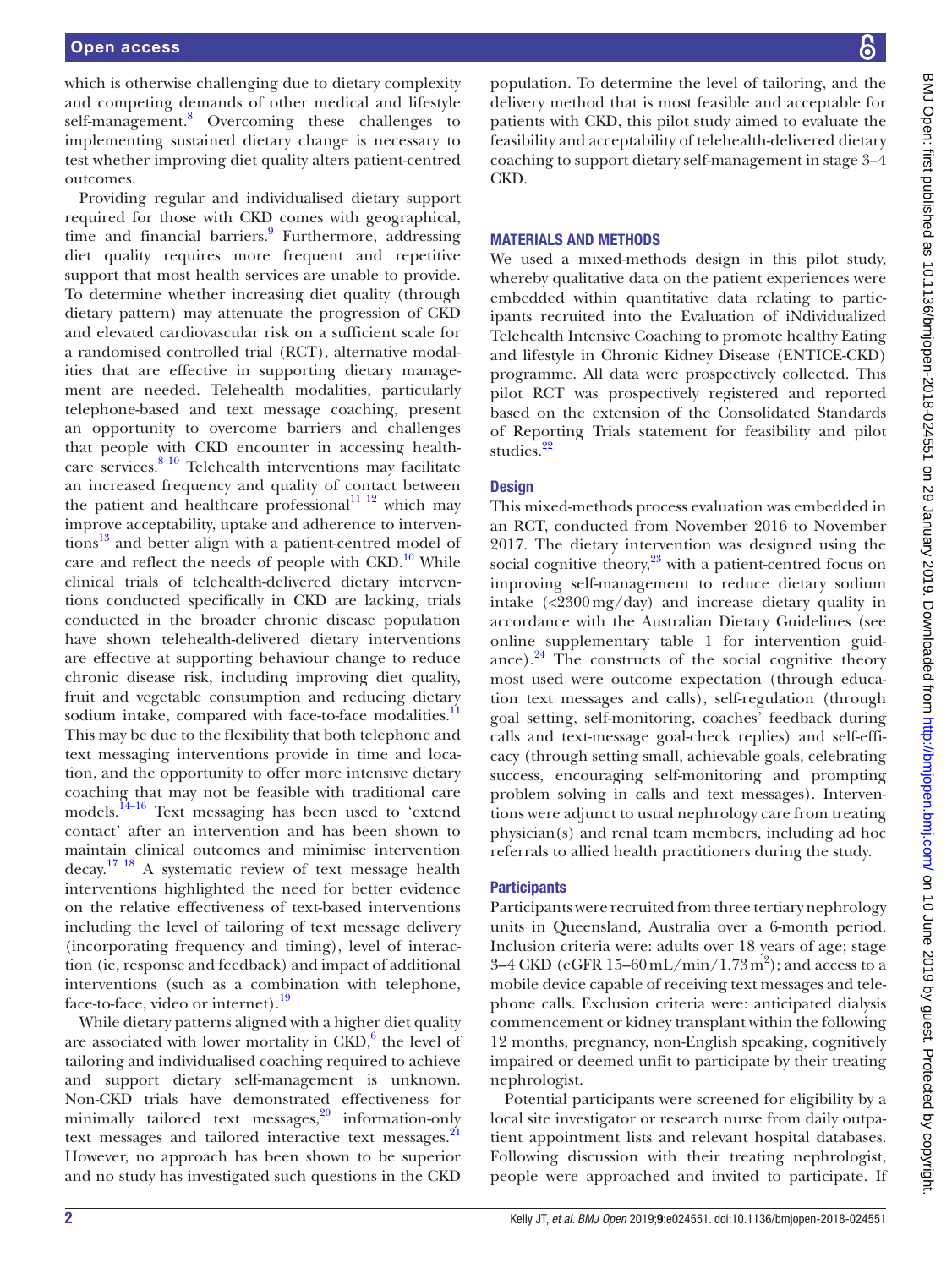people were unable to be contacted at their outpatient appointment, they were mailed a written invitation to participate with a phone number to contact if they were interested.

Eligible participants were randomised on a 1:1 ratio into one of two groups (stratified by recruiting site (site A, B, C) and presence of diabetes (yes, no) in blocks of 8's). Randomisation was completed by computer-generated random numbers carried out by an independent statistician not involved in the study.

## Study treatment

The ENTICE-CKD programme was completed in two 3-month phases in both the intervention and control groups of the study as outlined in online [supplementary](https://dx.doi.org/10.1136/bmjopen-2018-024551) [figure 1](https://dx.doi.org/10.1136/bmjopen-2018-024551) and the details of the intervention according to the template for intervention description and replication (TIDieR) items  $(1-10)^{25}$  is described in online [supple](https://dx.doi.org/10.1136/bmjopen-2018-024551)[mentary table 2.](https://dx.doi.org/10.1136/bmjopen-2018-024551) Details about the intervention fidelity TIDieR items (11 and 12) is described and reported throughout this paper and is not summarised in online [supplementary table 2.](https://dx.doi.org/10.1136/bmjopen-2018-024551) Each participant was involved in the trial for six consecutive months. All participants were provided with an ENTICE-CKD workbook at the baseline visit. The 90-page workbook included information on setting *specific, measurable, achievable, realistic and timebound* goals; eating well for kidneys (based on the Australian Dietary Guidelines; online supplementary table  $1)^{24}$ ; active living (based on the Australian Physical Activity Guidelines)<sup>26</sup>; role of diet in kidney disease, strategies for planning, self-monitoring checklists and a list of useful websites, apps and recipes for further reference.

# Telehealth coaches

Each participant was assigned to one of two telehealth coaches at baseline. The participant had the same coach for the duration of the programme. Both telehealth coaches were registered dietitians (Australian equivalent) with additional training in renal nutrition, behaviour change and motivational interviewing; were external to the recruiting sites and had never met the participants; and were not involved in any outcome data collection.

## Phase 1

The participants in the intervention group received six fortnightly telephone calls in phase 1 which were scheduled on weekdays at a time of the participants choosing (from 07:00 hours to 19:00 hours). The first call was scheduled for 45min and five subsequent calls for approximately 30min. Each call was based on established protocols and call scripts. The telephone call content was guided by the workbook topics, structured according to the 5A's framework (Assess, Advise, Agree, Assist, Arrange), $^{27}$  and individually tailored to participants using relevant educational strategies, and in consideration of the participant goals and comorbidities. Where required, 24hours dietary recalls were undertaken during coaching calls to track adherence and progress with goals. Coaches

used Microsoft Excel<sup>[28](#page-12-11)</sup> to document progress of each call and log information including goal setting, implementation intentions, self-monitoring tools, call attempts and durations, and text message preferences.

In addition, participants in the intervention group received two to eight text messages scheduled between coaching calls with the actual number and time of day determined by each participant's preference. Text categories included: educational, self-monitoring and goal setting. The schedule of text messages for the intervention and control group in phases 1 and 2 is detailed in online [supplementary table 2.](https://dx.doi.org/10.1136/bmjopen-2018-024551) The text messages were sent using a web-based, semiautomated text message management platform (Propelo, [www.propelo.com.au\)](www.propelo.com.au), developed and administered by The University of Queensland's School of Public Health.<sup>29</sup> The investigators, in consultation with local nephrologists, dietitians and evidence-based practice guidelines, designed the library of text messages which were then reviewed for comprehension by a group of patients, nephrologists and members of the investigator team. The text message library was imported into the software platform which was designed to tailor text messages based on: participant's name, individual goals, barriers to achieving goals and participant-identified solutions to overcoming those barriers. These tailoring variables were collected and modified as required by the coaches following the initial and subsequent coaching calls.

As shown in online [supplementary table 2](https://dx.doi.org/10.1136/bmjopen-2018-024551), participants in the intervention group could receive one 'goal check' per goal (total two goal checks) per fortnight in phase 1 and up to two goal checks per goal (total 2–4 goal checks) per fortnight in phase 2. These goal checks required the participant to respond to the text with a 'yes' or 'no' which prompted the software to send a predetermined response. An incoming text reply outside protocol (ie, not a 'yes' or 'no' response) was classified as an 'unrecognised response'. This triggered an email to the participant's coach and was only responded to where participants expressed considerable risk to their health (eg, symptoms needing medical attention).

Participants in the control group received no coaching or text messages between the baseline visit and 3months (phase 1). The control group continued to receive standard care under their treating nephrologist (typically one clinic visit every 3 months) and were encouraged to work through the ENTICE-CKD workbook at their own pace.

# Phase 2

At 3months, participants in the intervention group completed a tailoring telephone call with their coach to determine individual preferences for the timing and frequency of text messages for phase 2. At 18 weeks (ie, half way through phase 2), participants received a second tailoring call where they could modify the timing and frequency of text messages and could update their goals. Intervention group participants chose text message frequencies (4–12 text messages per fortnight) for the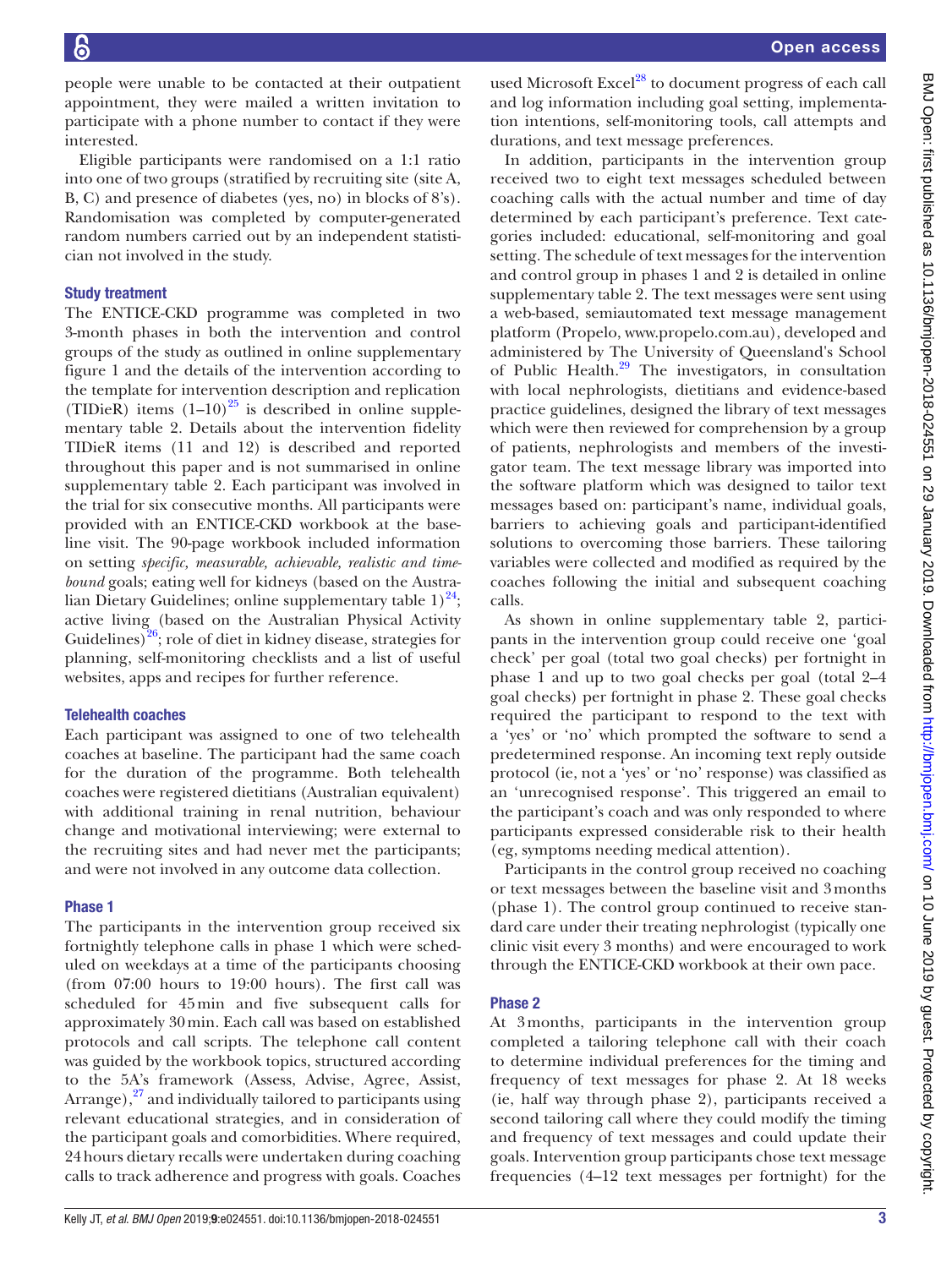same types of texts that they received in phase 1 (educational tips, self-monitoring, goal checks). Participants in the control group received non-tailored education-only text messages (described in online [supplementary table](https://dx.doi.org/10.1136/bmjopen-2018-024551) [2\)](https://dx.doi.org/10.1136/bmjopen-2018-024551) at the commencement of phase 2 of the trial. This intervention was additional to the usual care participants in the control group were receiving in phase 1.

## Data collection

Basic demographic data (including participant's age and gender) were recorded at baseline. Socioeconomic status was estimated from participants' postcodes, according to the Index of Relative Socioeconomic Advantage and Disadvantage.[30](#page-12-13) Baseline health literacy was collected using the single-item Literacy Screener which classifies health literacy as good or limited based on the single question, 'How often do you need to have someone help you when you read instructions, pamphlets or other written material from your doctor or pharmacy?<sup>[31](#page-12-14)</sup>

#### Reach and retention

The sample size was determined for the purpose of informing a future study. Therefore, a target of 30–40 participants per arm was set to allow for meaningful and reliable data which could be used to power future trials.<sup>[32](#page-12-15)</sup> Recruitment and non-participation rates were captured across the three recruitment sites, with a goal to achieve the target sample size of 80 participants in the 6-month recruitment time frame. Retention rate was measured at three and 6months in both study groups, with successful retention defined 80% at the 6-month study end.

#### Intervention delivery

Individual cases were discussed fortnightly between the coaches and the lead investigator to support consistent intervention delivery. All coaching calls were audio recorded, from which 10% were assessed for consistency by peer-review by an individual external to the project. Consistency considered the predefined call scripts and potential deviation from the call scripts with reasons for why this occurred. The following fidelity data were also collected and stored in a Microsoft Excel<sup>28</sup> database throughout the trial: number, duration and content of coaching telephone calls; number and type of text messages delivered; number and type of text message responses; and time spent by coaches for each interaction.

#### Intervention adherence

Adherence was defined as successfully completing five of the six telephone calls for the intervention group. Data were also collected on individual participant adherence to the dietary intervention, collected by coaches in each telephone call using a call log template in Microsoft Excel.<sup>28</sup> In the call logs, coaches described evidence of the participant's overall progress, evidence of self-monitoring, goals set and implementation intentions (behaviours implemented to achieve goals) during each call which was quantified in counts to capture participant adherence.

A utility and acceptability survey of the text message component of the ENTICE-CKD trial was collected from all participants at the 6-month end of study visit (online [supplementary table 3\)](https://dx.doi.org/10.1136/bmjopen-2018-024551). The survey included 13 items, developed specifically for the study, with five items asking participants to rate on a 5-point Likert scale from 1 'strongly disagree' to 5 'strongly agree', four items asking participants yes/no questions and four multiple choice questions, based on previous methodology in patients with cardiac disease. $^{20}$  $^{20}$  $^{20}$  In addition to this, during the sixth telephone call (3-month study mid-point; for intervention participants only), coaches obtained verbal consent of participants to be approached to complete an interview relating to their experiences of the intervention.

Semistructured interviews were conducted in-person and by telephone. Participants were recruited based on consecutive sampling of completing participants until data saturation was achieved. The interviews were conducted by investigator (MW), who had not previously met the participants and was not involved in the planning of the intervention. The interview guide included questions on: barriers and facilitators of programme adherence; telehealth delivery methods and frequency of contact; usability of the programme; goal setting, self-monitoring, behaviour change; and experiences (online [supple](https://dx.doi.org/10.1136/bmjopen-2018-024551)[mentary table 4](https://dx.doi.org/10.1136/bmjopen-2018-024551)). Modification of the interview guide occurred after each interview to broaden scope of the data collected. Interviews were audio-recorded and transcribed verbatim.

# Patient involvement

The study was designed in collaboration with similar participants as those recruited for this study. This patient engagement was conducted as a qualitative study, reported elsewhere by the investigators $^{10}$  and details the patient reported burden associated with following dietary recommendations that were considered while developing this trial. All intervention materials, including the workbook and text messages, were reviewed by people with CKD with feedback forms which were used to revise all the material before production. No patients were involved in the recruitment or data collection of this process evaluation study. A summary of the main results will be mailed out to participants. The burden of the trial has been evaluated in semistructured interviews, and will be reported elsewhere.

#### Data analysis

Quantitative data were analysed using simple descriptive statistics (counts and percentages). To determine the difference in the utility and acceptability between the two study groups, a standard  $\chi^2$  test was used with a significance level determined as p<0.05. Statistics were conducted in SPSS Statistics for Windows (V.22.0) and Microsoft Excel.<sup>[28](#page-12-11)</sup>

Inductive content analysis $33$  of the semistructured interview transcripts regarding acceptability of the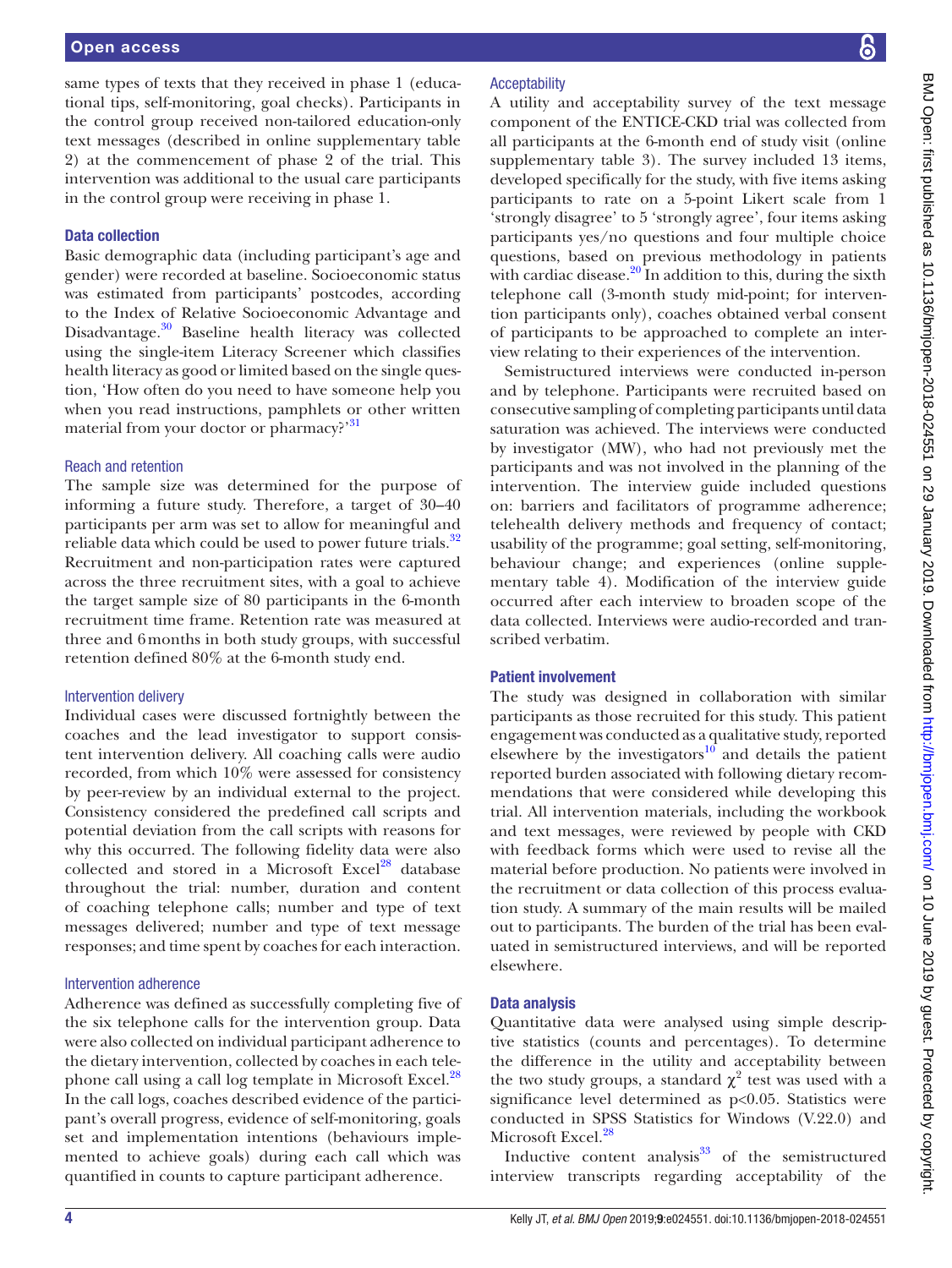intervention was conducted researcher (MW) who was not involved in quantitative data planning, collection and analysis. After familiarisation with the data, an open coding approach was adopted to identify, develop and finalise categories and subcategories within the data. A dietitian and qualitative researcher (DR) familiar with the data then finalised and confirmed emerging categories that were relevant to the process evaluation. Verbatim quotes were collected and used to represent attributes demonstrated for both the feasibility and acceptability of the ENTICE-CKD programme. Microsoft Word<sup>[34](#page-12-17)</sup> was used to facilitate data management (tables) and basic content analysis (comments relating to attributes demonstrating feasibility and acceptability) of data.

## **RESULTS**

#### Characteristics of participants

The baseline characteristics of the participants are reported in [table](#page-5-0) 1. Of the 80 participants who completed their baseline visit, 64% were men and had a mean age of 62 years. The stage of CKD varied within the sample, with  $31\%$  stage 3a (eGFR 45-59mL/min/1.73m<sup>2</sup>),  $44\%$ stage 3b (eGFR 30-44mL/min/1.73m<sup>2</sup>) and 25% stage  $4$  (eGFR 15-29mL/min/1.73m<sup>2</sup>). The most common comorbidities were hypertension (81%) and diabetes (39%) [\(table](#page-5-0) 1). Baseline health literacy was good in over 90% of all participants. Baseline characteristics were well balanced across the two groups, suggesting randomisation was effective.

#### Reach and retention

Participants were recruited between November 2016 and May 2017, from Gold Coast (43%), Sunshine Coast (31%) and Brisbane (26%) hospitals. The flow of participants through the ENTICE-CKD study is shown in [figure](#page-6-0) 1. A total of 230 potentially eligible individuals were approached and invited to participate, of whom 80 participants (35%) were recruited to the ENTICE-CKD trial. Of the 146 individuals who declined to participate, 'not interested' was the most commonly stated reasons for non-participation (36%) followed by perceived excessive time commitment (16%), having other medical conditions which are taking priority (13%), travel burden to make study visits (11%) and already feeling healthy (10%). Other reasons for non-participation included already seeing a dietitian (6%), believed the intervention did not fit their current lifestyle (6%) or preferred not to use technology  $(1\%)$ . A further two individuals  $(1\%)$ consented to the study but did not attend a baseline visit and were therefore not randomised to a treatment group.

Seventy-six (95%) of all randomly allocated participants completed the 6-month telehealth programme. A total of four (5%) participants withdrew from the study. All the withdrawals occurred in the first 3months of the programme. Three of the four participants who withdrew were from the intervention group (two were unable to be contacted and therefore did not commence the

<span id="page-5-0"></span>Table 1 Demographics of participants whom completed the 6-month ENTICE-CKD pilot study

| <b>Characteristic</b>                                         | <b>Intervention</b><br>group $(n=41)$ | Control<br>group (n=39) |  |
|---------------------------------------------------------------|---------------------------------------|-------------------------|--|
| Male, n (%)                                                   | 26 (63)                               | 25(64)                  |  |
| Age (years)                                                   | $62.0 \pm 12.0$                       | $61.1 \pm 13.3$         |  |
| Stage of chronic kidney disease, n (%)                        |                                       |                         |  |
| 3a                                                            | 10 (25)                               | 15 (38)                 |  |
| 3 <sub>b</sub>                                                | 19 (46)                               | 16(41)                  |  |
| 4                                                             | 12 (29)                               | 8(21)                   |  |
| Body mass index, $kg/m^2$                                     | $33.4 \pm 6.7$                        | $31.0 \pm 6.4$          |  |
| Hypertension, n (%)                                           | 34 (83)                               | 31 (80)                 |  |
| Diabetes, n (%)                                               | 15(37)                                | 16(41)                  |  |
| Active smoker status, n (%)                                   | 21(51)                                | 16 (41)                 |  |
| Ethnicity, n (%)                                              |                                       |                         |  |
| Asian                                                         | 2(5)                                  | 1(3)                    |  |
| Caucasian/European                                            | 37 (91)                               | 32 (82)                 |  |
| Indigenous                                                    | 1(2)                                  | 0                       |  |
| Other                                                         | 1(2)                                  | 6(15)                   |  |
| Education, n (%)                                              |                                       |                         |  |
| Lower than 10th grade                                         | 17 (42)                               | 12 (32)                 |  |
| Up to 12th grade                                              | 4(10)                                 | 10 (26)                 |  |
| Tertiary educated                                             | 20(47)                                | 16 (41)                 |  |
| Socioeconomic status, n (%)                                   |                                       |                         |  |
| High                                                          | 27 (66)                               | 25 (64)                 |  |
| Health literacy, n (%)                                        |                                       |                         |  |
| Good                                                          | 37 (90)                               | 36 (92)                 |  |
| ENTICE-CKD. Evaluation of iNdividualized Telehealth Intensive |                                       |                         |  |

ENTICE-CKD, Evaluation of iNdividualized Telehealth Intensive Coaching to promote healthy Eating and lifestyle in Chronic Kidney Disease.

programme, and one participant was unable to continue due to a family illness). The sole participant who withdrew from the control group did not report a reason for doing so. There were no appreciable differences in the demographics of those participants who dropped out compared with those remaining in the trial.

## Intervention delivery

[Table](#page-7-0) 2 shows the adherence to the planned delivery of the telephone and text message components of the ENTICE-CKD intervention. The delivery of the scheduled telephone calls was conducted according to protocol with 90% of planned calls being completed as scheduled. The mean duration of the first intervention call was 45.5±10 min (range 28–75 min). The mean length of the subsequent five calls was 24±10 min (range 2–62 min).

A total of 4985 intervention text messages were sent to ENTICE participants. The median number of text messages sent to participants was within protocol for both groups, with intervention participants receiving a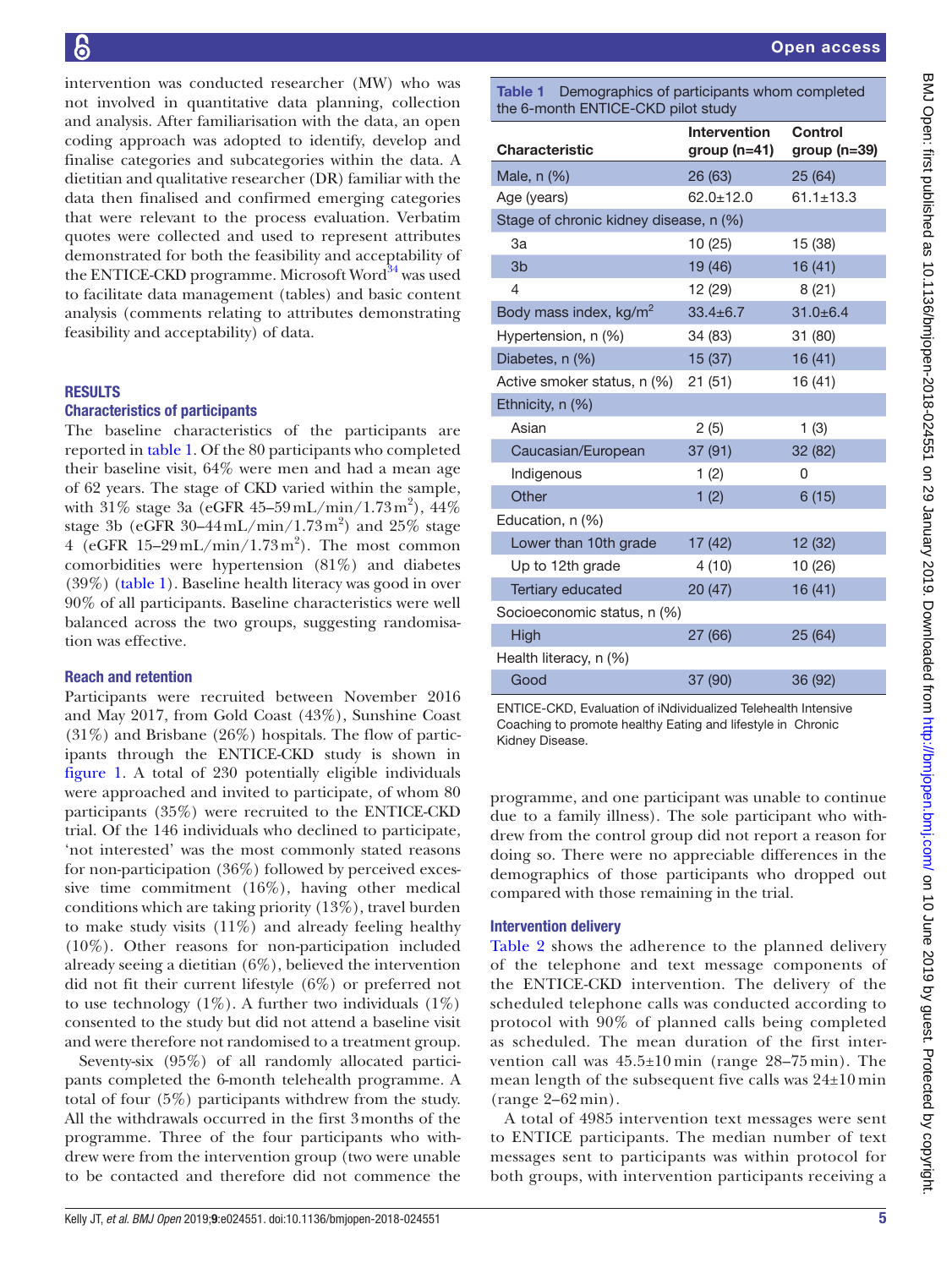$\Box$  $\Box$ 



Figure 1 Consolidated Standards of Reporting Trials flow diagram showing the flow of participants through the Evaluation of iNdividualized Telehealth Intensive Coaching to promote healthy Eating and lifestyle in Chronic Kidney Disease study.

median of four text messages per fortnight in phase 1 and seven per fortnight in phase 2. Control participants received a median of six non-tailored education-only text messages per fortnight in phase 2 ([table](#page-7-0) 2). The total number of incoming text messages (replies from participants) was  $1100$  [\(table](#page-7-0) 2),  $36\%$  (n=400) triggered the appropriate goal-check reply, 3% (n=31) required the dietitian coach to send a tailored text message to address the concern raised by the sender and 61% (n=669) required no reply.

<span id="page-6-0"></span>allocated intervention; n=2)

# Intervention adherence

A total of 38 participants (95%) completed at least five calls, and 36 (90%) completed all six calls. Two participants (5%) never received a telephone

call. Goal setting was completed by all participants in the first call as planned, with 95% of the participants setting two or more goals. The coaches' call logs showed that, throughout the programme, participants continued setting new goals with 10 (26%) updating at least one goal in call two and 22 (61%) updating at least one goal throughout the remaining four calls ([table](#page-8-0) 3). A total of 29 (76%) participants showed evidence of self-monitoring by the second call which was sustained throughout phase 1 of the intervention. Evidence of implementation intentions indicated that the majority of participants (82%) needed at least two calls to begin putting planned dietary intentions in place. This number continued to rise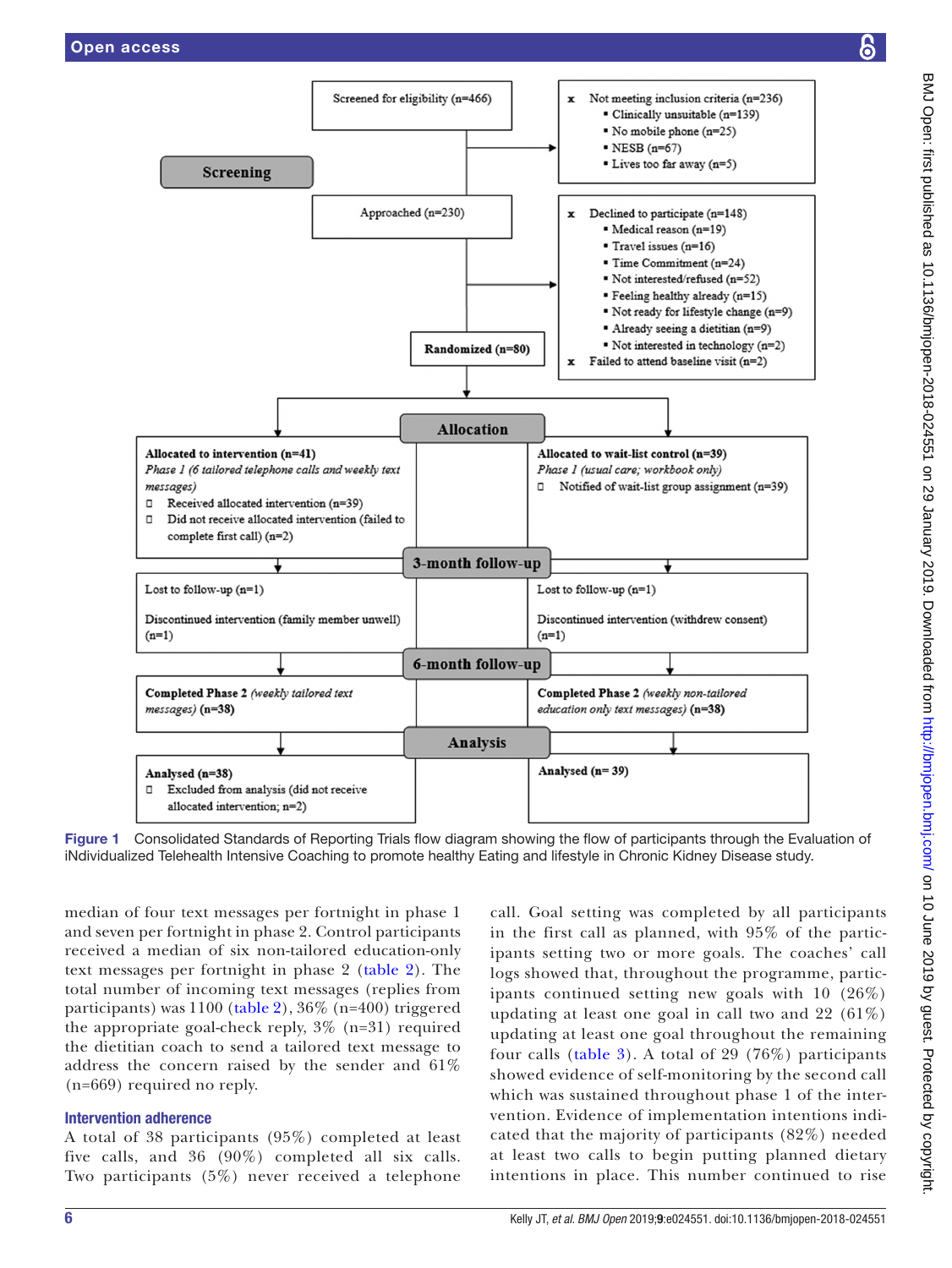<span id="page-7-0"></span>

| Delivery and response of fortnightly telephone calls and text messages in ENTICE-CKD<br>Table 2 |                           |                          |                          |
|-------------------------------------------------------------------------------------------------|---------------------------|--------------------------|--------------------------|
|                                                                                                 | <b>Intervention group</b> |                          | <b>Control group</b>     |
|                                                                                                 | Phase 1                   | Phase 2                  | Phase 2                  |
| Telephone calls                                                                                 |                           |                          |                          |
| Planned                                                                                         | 234                       | $\overline{\phantom{0}}$ | -                        |
| Actual                                                                                          | 225                       |                          |                          |
| Call attempts                                                                                   | 290                       | $\overline{\phantom{0}}$ | $\overline{\phantom{0}}$ |
| Missed calls, n (%)                                                                             | 9(3)                      |                          |                          |
| Duration of initial calls, min (mean±SD)                                                        | $45 + 10$                 | $\overline{\phantom{0}}$ | -                        |
| Duration of follow-up calls, min (mean±SD)                                                      | $24 + 10$                 | -                        |                          |
| Call scheduling text messages outgoing                                                          | 245                       | 57                       | 0                        |
| Text messages-outgoing                                                                          |                           |                          |                          |
| Total intervention texts sent, per fortnight                                                    | 1371                      | 1980                     | 1634                     |
| Educational*, median (range)                                                                    | $2(0-6)$                  | $4(0-8)$                 | $6(0-13)$                |
| Goal check†, median (range)                                                                     | $2(0-4)$                  | $3(0-5)$                 | -                        |
| Self-monitoring‡, median (range)                                                                | $0(0-2)$                  | $2(0-5)$                 |                          |
| Text messages-incoming                                                                          |                           |                          |                          |
| Total text responses                                                                            | 437                       | 608                      | 55                       |
| Recognised goal check responses, n (%)                                                          | 174 (39.8)                | 226 (37.2)               | 0                        |
| Unrecognised responses                                                                          | 263                       | 382                      | 55                       |
| Requiring tailored text reply from coach, n (%)                                                 | 7(2.7)                    | 18(4.7)                  | 2(3.6)                   |

\*Outcome expectations (providing information on consequence).

†Self-regulation.

‡Self-regulation (facilitate planned behaviour change).

ENTICE-CKD, Evaluation of iNdividualized Telehealth Intensive Coaching to promote healthy Eating and lifestyle in Chronic Kidney Disease.

over the next four calls to 97% by the end of phase 1 of the intervention.

#### **Acceptability**

#### Utility and acceptability

There were several differences in ratings for utility and acceptability between the intervention (tailored-text) group compared with the non-tailored education-only text message (control) group ([table](#page-8-1) 4). Participants agreed (responses for 'agree' and 'strongly agree') that the text message component: supported their dietary self-management (intervention 100%; 69% control, p=0.003); provided motivation to change their diet (intervention  $75\%$ , control  $50\%$ ; p=0.03); and led them to a healthier diet (intervention 81%, control 61%, p=0.06). There were no other differences observed in the utility of the text messages between the groups. The majority of text messages were saved and not deleted (77% overall), and 62% were shared with family, friends or healthcare providers across the two study groups. Acceptability of the text messages was assessed as high with 78% of all intervention and control participants reporting that the characteristics of the text messages (language, frequency, programme length, time of delivery) were satisfactory.

# Attributes of feasibility and acceptability

Twenty-one intervention participants were interviewed on completion of phase 1, either by telephone (n=20) or face-to-face (n=1). Interviews ranged from 20 to 96min (mean 49min). Overall, participants had positive experiences with the ENTICE-CKD trial. Attributes of the discussions are described in nine categories within components of acceptability and feasibility ([table](#page-9-0) 5). The acceptability categories discussed by participants were: acceptable alternative to clinic, preference for voice communication, regular contact via text message and personalised messages valued. The categories described under feasibility were: programme integrated into lifestyle, diverse delivery modes, social accountability, responding to dietary advice and infeasible elements beyond intervention. Participants emphasised the importance of social accountability; all participants expressed benefit from the relationship built with their coach. Participants identified benefits from telehealth delivery of the intervention, with the majority expressing preference for telehealth over face-to-face interventions. They appreciated the personable, bidirectional conversation of the telephone calls. The degree of usefulness of text messages was rated with some variability, although no participants described the content or delivery of text messages negatively in the semistructured interviews. The only areas of variability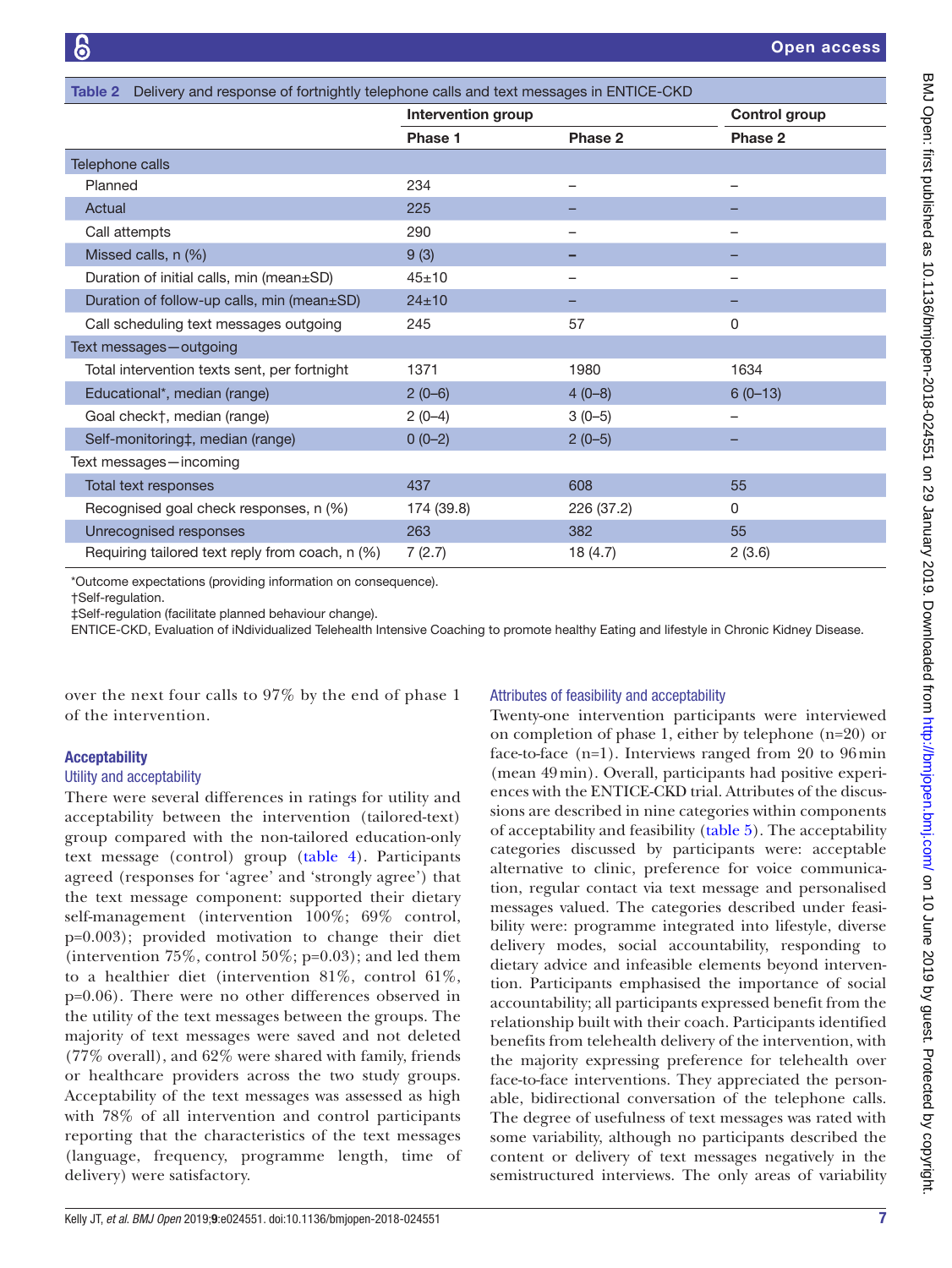<span id="page-8-0"></span>

| <b>Table 3</b> Participant adherence to the ENTICE intervention |                  |            |            |
|-----------------------------------------------------------------|------------------|------------|------------|
| <b>Adherence</b>                                                | Call 1           | Call 2     | Call 3-6   |
| Total planned calls                                             | 39               | 39         | 156        |
| Calls delivered                                                 | 39 (100)         | 38 (97)    | 148 (95)   |
| Number of missed calls                                          | 0                | 1(3)       | 8(5)       |
| Due to withdrawal from trial                                    |                  |            | 2(1)       |
| Due to travel                                                   |                  |            | 2(1)       |
| Other*                                                          |                  | 1 $(3)$    | 4(3)       |
| Goal setting                                                    | 38 (100)         | 10(26)     | 23(61)     |
| 1 goals                                                         | 2(5)             | 8(21)      | 12 (32)    |
| 2 goals                                                         | 36(95)           | 2(5)       | 7(18)      |
| 3 goals                                                         | N/A <sup>+</sup> | N/A†       | 1 $(3)$    |
| 4 goals                                                         | $N/A+$           | $N/A+$     | 3(8)       |
| Self-monitoring                                                 | 22/38 (58)       | 29/38 (76) | 29/38 (76) |
| Implementation intentions                                       |                  |            |            |
| Yes                                                             | 14 (37)‡         | 31 (82)    | 37 (97)    |
| <b>No</b>                                                       | $24(63)$ ‡       | 7(18)      | 1(3)       |
|                                                                 |                  |            |            |

Data are presented as n (%).

\*One participant decided to get tailored text messages only following call 1.

†N/A: Not Applicable - In each call, only two goals could be set or updated.

‡Implementation intentions were not expected to be evident in the first call.

ENTICE, Evaluation of iNdividualized Telehealth Intensive Coaching to promote healthy Eating and lifestyle.

were noted in the small number of participants who were not familiar with using text messaging in their everyday life. Messages that were perceived to be personalised were preferred for both calls and text messages. Participants felt that receiving information via more than one delivery mode was helpful for making diet changes. Some participants discussed challenges which were not addressed by the ENTICE-CKD intervention, such as participants not being easily able to implement routine dietary behaviours while travelling, or those lacking social support outside of the programme.

#### **DISCUSSION**

This mixed-methods process evaluation study within an RCT evaluated the feasibility and acceptability of the ENTICE-CKD telehealth coaching programme to promote healthy eating among people with moderate CKD. The ENTICE-CKD programme was a feasible intervention that was delivered according to protocol and enabled participant adherence. The tailored telephone calls and text messages were acceptable to intervention participants in this pilot. In contrast, the acceptability varied for those in the non-tailored education-only text message (control) group. The ENTICE-CKD programme made participants feel supported and motivated for dietary self-management. However, this was more strongly indicated by participants who received the tailored intervention programme, as opposed to the control group

# <span id="page-8-1"></span>Table 4 Utility and acceptability of ENTICE-CKD text messages by participant group<sup>\*</sup>

|                                              | <b>Tailored</b><br>text | Non-tailored  |
|----------------------------------------------|-------------------------|---------------|
| <b>Characteristic</b>                        | messages                | text messages |
| Usefulness and understanding                 |                         |               |
| Q1: Useful in supporting<br>dietary change   | 100%                    | 69%**         |
| Q2: Messages were easy to 100%<br>understand |                         | 100%          |
| Influence on motivation and behaviour change |                         |               |
| Q3: Messages motivated<br>change             | 75%                     | 50%**         |
| Q4: Healthier diet due to<br>messages        | 81%                     | 61%           |
| Q5: Exercise increased due<br>to messages    | 38%                     | 33%           |
| Message saving and sharing                   |                         |               |
| Q6: Per cent of messages<br>read             | 100%                    | 100%          |
| Q7: Saved messages                           | 81%                     | 72%           |
| Q8: Shared messages                          | 56%                     | 67%           |
| Family member                                | 71%                     | 74%           |
| Friend                                       | 12%                     | 10%           |
| Health provider                              | 12%                     | 10%           |
| Appropriate message characteristics          |                         |               |
| Q9: Suitable language                        | 100%                    | 100%          |
| Q10: Texts were not too<br>regular           | 94%                     | 86%           |
| Q11: Programme length<br>(6 months)          | 88%                     | 78%           |
| Q12: Appropriate time of<br>the day/night    | 100%                    | 94%           |

\*Response rate for this survey was 73 out of 80 participants (91%), tailored text messages (n=43), non-tailored text messages (n=39). \*\*P<0.01 between groups.

ENTICE-CKD, Evaluation of iNdividualized Telehealth Intensive Coaching to promote healthy Eating and lifestyle in Chronic Kidney Disease.

who received non-tailored education-only text messages. These results suggest that a tailored approach to text messaging may be important to people with CKD, as it may facilitate the support and regular interaction for dietary changes.[8](#page-11-5) Participants felt that the frequent contact via calls and text messages reinforced rapport and built a supportive relationship between participant and coach which, in turn, enabled stronger social accountability and progressive dietary change.

The successful recruitment and retention of participants enrolled in the ENTICE trial demonstrated feasibility. Although it is important to consider the trial only had a 35% recruitment rate, the feasibility was strengthened by the successful recruitment in the anticipated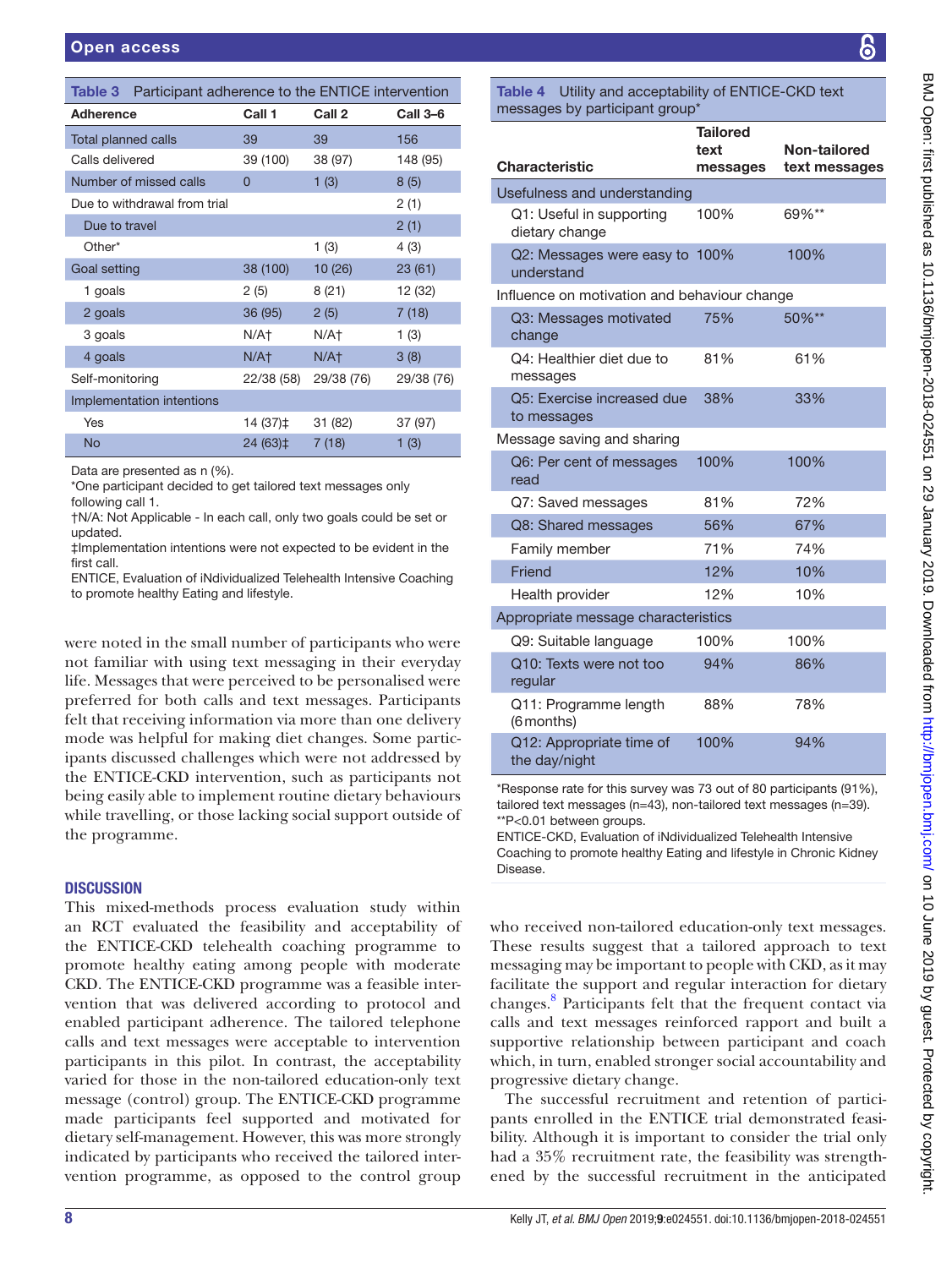<span id="page-9-0"></span>

| Table 5 Acceptability and feasibility of ENTICE-CKD programme at completion of phase 1 (intervention group): qualitative |  |  |
|--------------------------------------------------------------------------------------------------------------------------|--|--|
| content analysis of semistructured interviews (n=21)                                                                     |  |  |

| Category                                   | CONTENT analysis Of Scribstructured interviews (N–2 I)<br><b>Attributes</b>                                                                                                                                                                                                                                                     | Quote                                                                                                                                                                                                                                                                                                                                                                                                                              |
|--------------------------------------------|---------------------------------------------------------------------------------------------------------------------------------------------------------------------------------------------------------------------------------------------------------------------------------------------------------------------------------|------------------------------------------------------------------------------------------------------------------------------------------------------------------------------------------------------------------------------------------------------------------------------------------------------------------------------------------------------------------------------------------------------------------------------------|
| Acceptability                              |                                                                                                                                                                                                                                                                                                                                 |                                                                                                                                                                                                                                                                                                                                                                                                                                    |
| Acceptable alternative<br>to clinic        | ▶ Overcomes clinic wait times, transport logistics.<br>Flexibility of phone call appointment times.<br>Preferred talking from a familiar environment and<br>not feeling rushed.<br>No identified disadvantages of telehealth<br>communication vs face-to-face.<br>$\triangleright$ Building rapport with coach.                 | 'At home I'm more relaxed and I have the book in<br>front of me and I was able to jot down anything<br>that was important, if I was at the hospital there's<br>so many people around and you don't feel very<br>relaxed, you feel like everyone is listening to<br>your conversation, so you don't say personal<br><i>information'</i> Female, 69                                                                                  |
| Preference for voice<br>communication      | More benefit from voice calls.<br>Frequency of fortnightly phone calls.                                                                                                                                                                                                                                                         | 'I found the calls better than the textsthey were<br>more personable and kept me on track' Female, 68                                                                                                                                                                                                                                                                                                                              |
| Regular contact via text<br>message        | Text messages were an acceptable mode of<br>communicating information.<br>▶ Preference for receiving text messages with<br>personal encouragement and general tips.<br>All text messages were acceptable.                                                                                                                       | 'We solved a lot of my little issues, and it's given me<br>a lot better understanding, and you know the more<br>you think about it and communicate about it, ah the<br>better it is' Male, 71                                                                                                                                                                                                                                      |
| Personalised messages<br>valued            | $\blacktriangleright$ Health professional expertise.<br>Usefulness of coordinated nutrition advice.<br>Removal of multiple conflicting nutrition<br>recommendations.                                                                                                                                                            | 'It's given me simple tasks, simple methods, or<br>methodologies, to improve the situation, and<br>they're not a whole lot of gobbledygook, just basic<br>stuff that we can understand.' Male, 65                                                                                                                                                                                                                                  |
| Feasibility                                |                                                                                                                                                                                                                                                                                                                                 |                                                                                                                                                                                                                                                                                                                                                                                                                                    |
| Programme integrated<br>into lifestyle     | ► Length of phone calls easily accommodated.<br>Twelve-week telephone intervention enough time<br>for change.<br>Self-monitoring the behaviour of choice.                                                                                                                                                                       | 'As long as you're getting information backwards<br>and forwards, that's the more important thing than<br>the length of the call, it's what you're getting out of<br>it' Male, 78                                                                                                                                                                                                                                                  |
| Diverse delivery modes                     | ► Active learning from a range of understandable<br>delivery modes.<br>Hard copy workbook as reference tool.<br>Receiving explanations develops understanding<br>and awareness of reasons for dietary change.<br>▶ Quantifiable dietary recommendations (food<br>groups, 'good vs bad' foods, portion sizes,<br>sodium levels). | 'You've got to eat these foods, food groups<br>and that, but you don't actually know the right<br>quantitiesthis program shows it to you and it's<br>like, it's teaching someone how to walk again' Male,<br>46<br>'The book I think was brilliant, because you've got<br>that to go back through all the time, well any time<br>you're doubtful you've got thoughts, you just look<br>at the book, I did, I still do it' Male, 64 |
| Social accountability                      | Supportive relationship with one coach allows<br>progressive dietary change.<br>Frequent reminders and reinforcing goals.<br>$\blacktriangleright$ Interaction with coach via text messages.                                                                                                                                    | 'If I didn't have the phone calls from [my coach]<br>once a fortnight I probably wouldn't have taken it as<br>serious as I have' Male, 65<br>'The support, even just texting and that, it's still,<br>you know someone's doing it. It's, it just makes you<br>feel better as a person, to know someone cares'<br>Male, 64                                                                                                          |
| Responding to dietary<br>advice            | $\triangleright$ Small changes at a time.<br>▶ Practical strategies, manipulating environment<br>to support behaviours, skill development (label<br>reading).<br>Setting goals and finding satisfaction in<br>quantifiable outcomes (eg, portion sizes, food<br>group servings).                                                | 'The program is delivered in segments, you're just<br>having a bit of information at a time, so it's not<br>overwhelming' Female, 68<br>'I was astounded at the salt content of it all, so<br>when I read that I immediately stopped all salt that<br>I put on my plateI've not had salt since, so that<br>was 3 months ago' Male, 65                                                                                              |
| Infeasible elements<br>beyond intervention | ▶ Physical comorbidities a barrier for lifestyle<br>component of programme.<br>Lack of support from others with poor<br>understanding or low interest.<br>• Unstable or unsupportive environment for<br>creating healthy habits.                                                                                                | 'I have just been moving around a lot more and<br>not in a stable environment of being in familiar<br>surroundings, being unable to replicatethe<br>menusdue to my transient nature of where I am<br>presently' Male, 46                                                                                                                                                                                                           |

ENTICE-CKD, Evaluation of iNdividualized Telehealth Intensive Coaching to promote healthy Eating and lifestyle in Chronic Kidney Disease.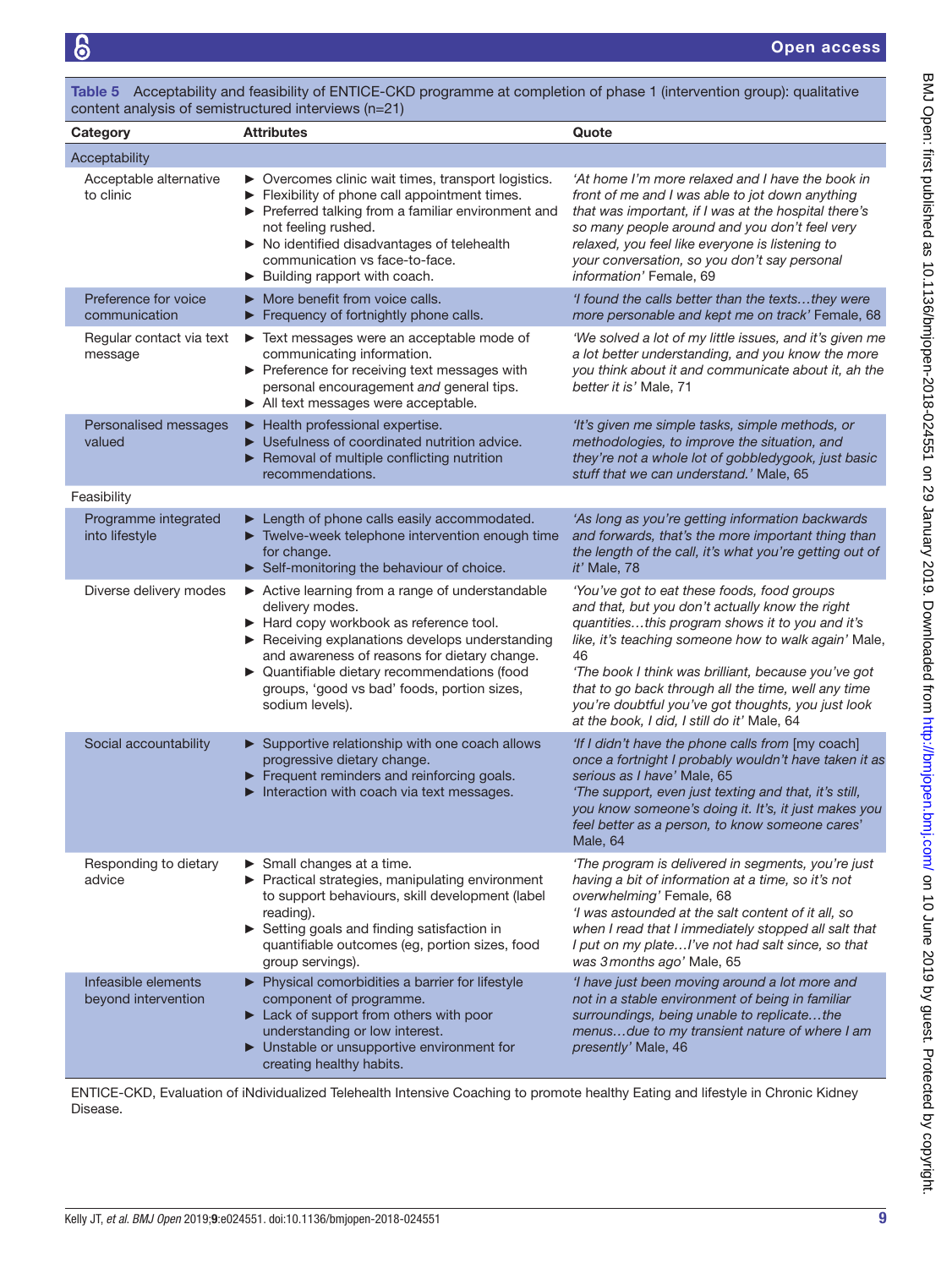6-month recruitment period and very low attrition rate (5%) at 6months. Attrition is a common problem in studies of self-management in CKD which is reported as between 11% and 39%, and which reduces the generalisability of findings, particularly given the often underpowered sample sizes of trials of lifestyle interventions in  $CKD.<sup>35</sup>$  $CKD.<sup>35</sup>$  $CKD.<sup>35</sup>$ 

The intensive coaching intervention had a high call completion rate (90%) and high intervention adherence. This is similar to the 90% call completion rates reported in other telehealth studies in weight management,  $36$ breast cancer, $17$  younger adults in the general population,  $37$  and CKD studies.  $38$  A study involving 436 participants with CKD in the UK, who received a combination of interactive web-based resources and telephone follow-up demonstrated successful recruitment, retention and intervention satisfaction.<sup>38</sup> There was no specific dietary education provided to participants in that study, however the community support intervention, provided through a workbook, online portal and telephone follow-up demonstrated a 69% recruitment rate, and had 85% retention at the 6-month follow-up. Participants reported over  $80\%$  usefulness for the workbook,  $62\%$  for the telephone calls and  $23\%$  for the interactive website.<sup>[38](#page-12-21)</sup> Considering the limited evidence on lifestyle interventions in CKD specifically, the findings from this trial support the feasibility of using telehealth coaching to support dietary self-management of CKD. The major difference between the study conducted by Blakeman and colleagues<sup>[38](#page-12-21)</sup> and the ENTICE-CKD study was that recruitment occurred in general practices compared with tertiary hospitals in our study. Our patient-engagement work highlighted the desire of people with CKD for preventative diet and lifestyle advice in the early stages of CKD, before it became a clinical issue.<sup>10</sup> This possibly explains the higher recruitment rate in the primary care study by Blakeman and colleagues (69%) compared with our study in the tertiary hospital setting (35%).

Overall, there is limited evidence on the acceptability of telehealth dietary interventions in CKD. $^{39}$  A pilot study in 47 CKD participants demonstrated over 80% user adherence and satisfaction with a smart-phone self-management support programme to support the self-monitoring of blood pressure, medications, symptom recognition and biochemistry. $40$  In contrast, another study found that text-message-based interventions were the least preferred telehealth intervention for medication monitoring by CKD participants, compared with web-based or personal digital assistant-based applications[.41](#page-12-24) The Effects of Sodium Modification on Outcome (ESMO) study, a 3-month self-management intervention in 138 adults with CKD which provided one-to-one sessions and telephone support, demonstrated relatively high (63%) satisfaction from participants. It has been postulated that a key factor for the high acceptability of the ESMO intervention was the patient-engagement used in the design of the trial. $42$ This was an approach also taken in the ENTICE-CKD study. We have previously found that patients with CKD

have been confused by dietary advice and need more frequent contact to support dietary change.<sup>[10](#page-11-9)</sup> They were willing to participate in telephone calls and receive text messages, as these were viewed within their comfort zone and levels of digital literacy, $10$  but also raised concerns about the credibility, safety and lack of personalisation in mobile apps and internet modalities. The ENTICE-CKD programme was developed from the key results in this focus group study which assured a patient-centred approach. $43$ 

Previous thematic synthesis has shown that people with CKD experience many challenges in relation to achieving their dietary and fluid recommendations. People express a preference for regular coaching, feedback and monitoring to help them understand dietary information and become confident in their ability to self-monitor and manage such changes.<sup>8</sup> The ENTICE-CKD programme was designed to foster incremental dietary advice, with each individual call being dedicated to a separate topic. Each call was also tailored and flexible to participants' goals for dietary change. These attributes may also help explain the difference observed in the acceptability compared with the non-tailored education only (control) intervention.

There are limitations to this study. As we had a 35% recruitment rate, the feasibility and acceptability only relate to the participants enrolled in this pilot, thus the feasibility for the uptake of the programme and its generalisability in clinical practice are unknown. Furthermore, the baseline health literacy was 'good' in over 90% of our participants which is likely greater than the health literacy of the wider CKD population.<sup>44</sup> While other demographics of the people who participated in the ENTICE-CKD study were broadly representative of the CKD demographic reported in international comparisons, $45-47$  we note that previous work has shown that approximately 20%–25% have low health literacy, $48$  while only 10% of our study's participants had low health literacy. We speculate that it is possible that our estimate of health literacy may be inflated due to the singleitem questionnaire having poorer sensitivity for people with marginal reading ability.<sup>49</sup> Future studies should consider the use of a skill-based health literacy questionnaire, such as the Newest Vital Sign, which might better detect poor levels of health literacy in this population.<sup>50</sup> We also acknowledge that we captured the individual participant adherence to the intervention using qualitative methods rather than validated surveys. However, given the primary outcome of feasibility, qualitative methods were used to minimise the over-use of self-report surveys and participant burden and this was an exploratory measure of intervention adherence only. Using this method, we were able to capture to reasons for adherence (and non-adherence). We also did not recruit children into the ENTICE-CKD study, so our results are not generalisable to children with CKD. Finally, we did not interview participants in the non-tailored education-only (control) group, and thus could not ascertain the reasons for lower acceptability compared with the intervention group.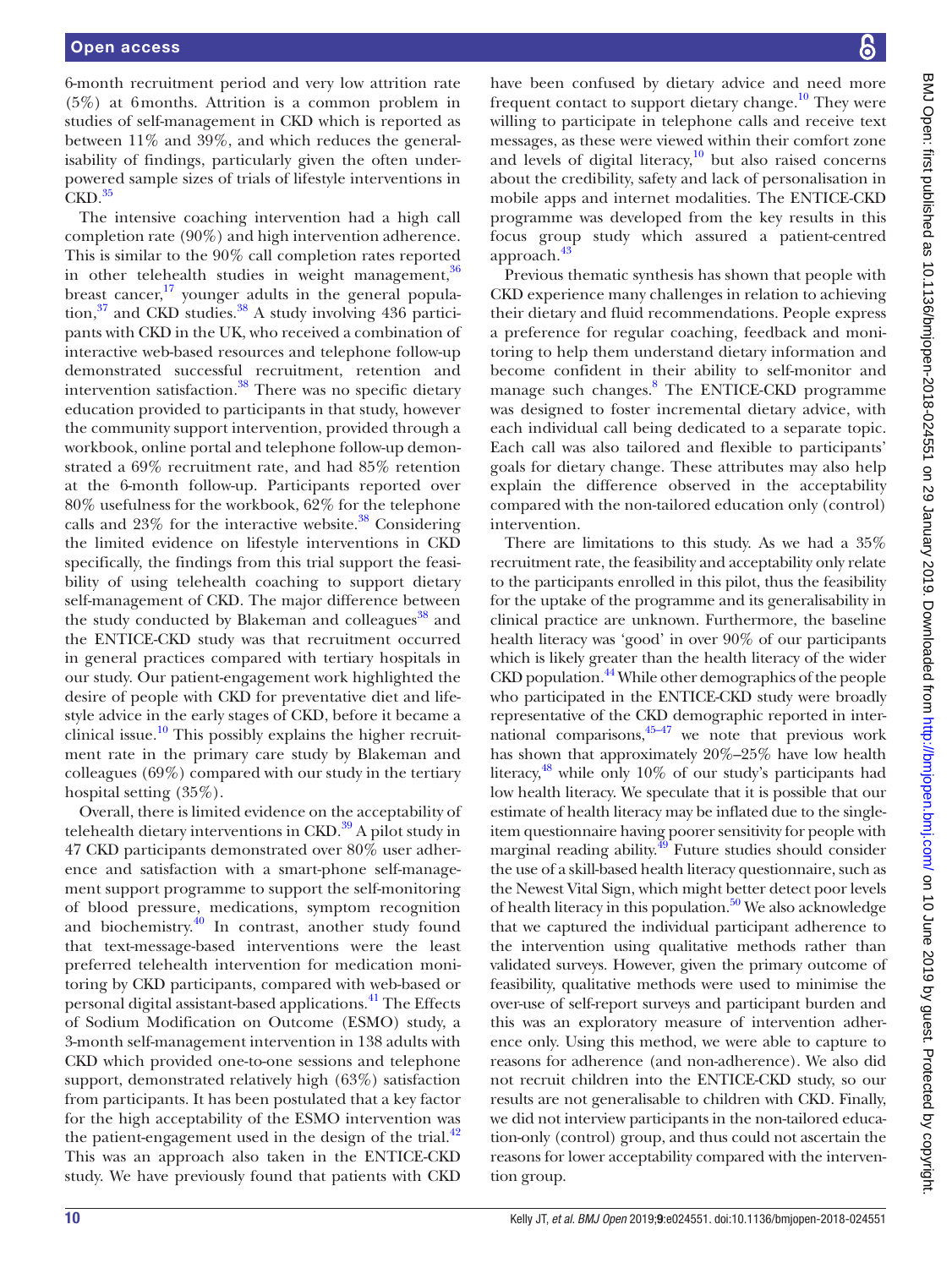There are several adaptations which should be considered for a future trial based on the findings of this feasibility and acceptability study. First, the generalisability of the study sample could be improved by recruiting participants from primary care (including general practices) and public and private nephrology units. This may improve the recruitment rate, targeting people who are potentially more motivated to change their diets compared with those who have been in the nephrology service for many years. There is also more opportunity for people to consult with a dietitian in specialised nephrology services, evident by 6% of people who declined to participate doing so because they were already seeing a dietitian. Second, the number and structure of the coaching calls could be modified. All participants who completed call 1 went on to complete at least four calls, however reasons for missing the final two calls did vary and these calls were most commonly used for check-in and review of participant goals only. This could therefore be done at the participant's discretion and to give participants more flexibility which was a key reason for the ENTICE-CKD programme's acceptability. Lastly, due to the unexpectedly large volume of over 1000 'unrecognised' text messages sent by participants, a larger trial would be required to adapt the programme to provide an automated response in these instances.

In conclusion, the ENTICE-CKD dietary coaching programme is a feasible and acceptable intervention for adults with stage 3–4 CKD. The programme facilitated self-monitoring and encouraged the adoption of goal setting throughout the intensive coaching period. Findings from this study are promising for the use of telehealth to modify dietary practices in future clinical practice and research. However, longer-term studies are needed to determine the safety, clinical effectiveness and sustainability before the wider implementation of the ENTICE-CKD programme is appropriate. This process evaluation can be used by clinicians to inform frequent and structured contact through telephone-based and text-message platforms to support the complex dietary self-management required for people with CKD.

#### Author affiliations

<sup>1</sup> Faculty of Health Science and Medicine, Bond University, Robina, Queensland, Australia

- <sup>2</sup>Department of Nutrition and Dietetics, Princess Alexandra Hospital, Woolloongabba, Queensland, Australia
- <sup>3</sup>Centre for Research in Evidence Based Practice, Faculty of Health Sciences and Medicine, Bond University, Gold Coast, Queensland, Australia
- 4 College of Medicine and Public Health, Flinders University, Adelaide, South Australia, Australia
- <sup>5</sup>Sydney School of Public Health, The University of Sydney, Adelaide, South Australia, Australia
- <sup>6</sup>Centre for Kidney Research, The Children's Hospital at Westmead, Westmead, New South Wales, Australia
- <sup>7</sup> Cancer Prevention Research Centre, School of Public Health, The University of Queensland, Herston, Queensland, Australia
- 8 Department of Nephrology, Princess Alexandra Hospital, Brisbane, Queensland, Australia
- <sup>9</sup> Centre for Kidney Disease Research, University of Queensland, Brisbane, Queensland, Australia
- <sup>10</sup>Translational Research Institute, Brisbane, Queensland, Australia

Open access

Contributors JTK wrote the first draft of the manuscript and takes responsibility for the integrity of the data. JTK, KLC, DWJ, MR and SP assisted in the conceptualisation of the trial design. MMW and DPR were responsible for the qualitative data collection and analysis, assisted in the conceptualisation of the qualitative research methods. MMW wrote the qualitative results section of the manuscript. JTK and MC designed the intervention materials and were responsible for the management of the trial at their respective sites. TH, JC and AT provided methodological expertise and revised drafts of the manuscript. All authors contributed to revisions of the manuscript and approved the final version for submission. JTK is the guarantor and affirms that the manuscript is an honest, accurate and transparent account of the study being reported.

Funding This study was supported by a research support grant awarded by Kidney Health Australia via Australasian Kidney Trial Network (AKTN), and a Vice-Chancellors Research Award through Bond University.

Competing interests None declared.

Zealand

Patient consent for publication Not required.

Ethics approval This trial was approved by the Metro South Health Service District Human Research Ethics Committee (EC00167) and Bond University Human Research Ethics Committee (EC00357).

Provenance and peer review Not commissioned; externally peer reviewed.

Data sharing statement No additional data available.

Open access This is an open access article distributed in accordance with the Creative Commons Attribution Non Commercial (CC BY-NC 4.0) license, which permits others to distribute, remix, adapt, build upon this work non-commercially, and license their derivative works on different terms, provided the original work is properly cited, appropriate credit is given, any changes made indicated, and the use is non-commercial. See: [http://creativecommons.org/licenses/by-nc/4.0/.](http://creativecommons.org/licenses/by-nc/4.0/)

#### **REFERENCES**

- <span id="page-11-0"></span>1. Bello AK, Levin A, Tonelli M, *et al*. Assessment of global kidney health care status. *[JAMA](http://dx.doi.org/10.1001/jama.2017.4046)* 2017;317:1864–81.
- <span id="page-11-1"></span>2. Chen T, Harris DC. Challenges of chronic kidney disease prevention. *[Med J Aust](http://dx.doi.org/10.5694/mja15.00241)* 2015;203:209–10.
- <span id="page-11-2"></span>3. Steiber AL. Chronic kidney disease: considerations for nutrition interventions. *[JPEN J Parenter Enteral Nutr](http://dx.doi.org/10.1177/0148607114527315)* 2014;38:418–26.
- 4. Ash S, Campbell KL, Bogard J, *et al*. Nutrition prescription to achieve positive outcomes in chronic kidney disease: a systematic review. *[Nutrients](http://dx.doi.org/10.3390/nu6010416)* 2014;6:416–51.
- <span id="page-11-3"></span>5. Kelly JT, Rossi M, Johnson DW, *et al*. Beyond sodium, phosphate and potassium: potential dietary interventions in kidney disease. *[Semin Dial](http://dx.doi.org/10.1111/sdi.12580)* 2017;30:197–202.
- <span id="page-11-4"></span>6. Kelly JT, Palmer SC, Wai SN, *et al*. Healthy dietary patterns and risk of mortality and esrd in ckd: a meta-analysis of cohort studies. *[Clin J](http://dx.doi.org/10.2215/CJN.06190616)  [Am Soc Nephrol](http://dx.doi.org/10.2215/CJN.06190616)* 2017;12:272–9.
- 7. Wai SN, Kelly JT, Johnson DW, *et al*. Dietary patterns and clinical outcomes in chronic kidney disease: the CKD.QLD Nutrition Study. *[J](http://dx.doi.org/10.1053/j.jrn.2016.10.005)  [Ren Nutr](http://dx.doi.org/10.1053/j.jrn.2016.10.005)* 2017;27:175–82.
- <span id="page-11-5"></span>8. Palmer SC, Hanson CS, Craig JC, *et al*. Dietary and fluid restrictions in CKD: a thematic synthesis of patient views from qualitative studies. *[Am J Kidney Dis](http://dx.doi.org/10.1053/j.ajkd.2014.09.012)* 2015;65:559–73.
- <span id="page-11-6"></span>9. Hand RK, Steiber A, Burrowes J. Renal dietitians lack time and resources to follow the NKF KDOQI guidelines for frequency and method of diet assessment: results of a survey. *[J Ren Nutr](http://dx.doi.org/10.1053/j.jrn.2012.08.010)* 2013;23:445–9.
- <span id="page-11-9"></span>10. Kelly JT, Campbell KL, Hoffmann T, *et al*. Patient Experiences of Dietary Management in Chronic Kidney Disease: A Focus Group Study. *[J Ren Nutr](http://dx.doi.org/10.1053/j.jrn.2017.07.008)* 2018;28:393–402.
- <span id="page-11-7"></span>11. Kelly JT, Reidlinger DP, Hoffmann TC, *et al*. Telehealth methods to deliver dietary interventions in adults with chronic disease: a systematic review and meta-analysis. *[Am J Clin Nutr](http://dx.doi.org/10.3945/ajcn.116.136333)* 2016;104:1693–702.
- 12. Beall RF, Baskerville N, Golfam M, *et al*. Modes of delivery in preventive intervention studies: a rapid review. *[Eur J Clin Invest](http://dx.doi.org/10.1111/eci.12279)* 2014;44:688–96.
- <span id="page-11-8"></span>13. Desroches S, Lapointe A, Ratté S, *et al*. Interventions to enhance adherence to dietary advice for preventing and managing chronic diseases in adults. *[Cochrane Database Syst Rev](http://dx.doi.org/10.1002/14651858.CD008722.pub2)* 2013;2:Cd008722.